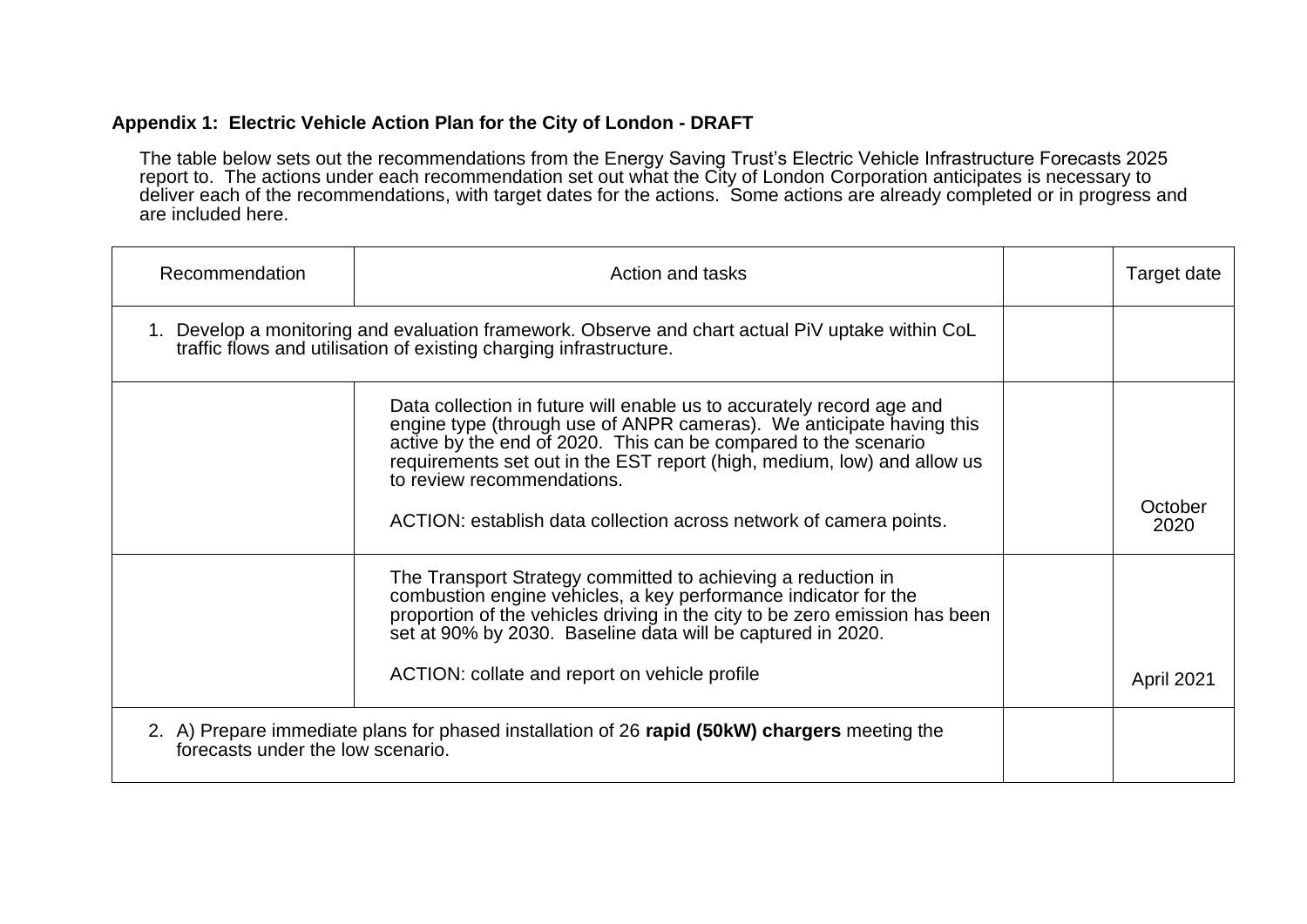| Installation at Noble St Taxi rest bay - COMPLETE                                                                                                                                                                                                                                                                                                                                                                                                                                                                                                                                                                                                                                                                                                                                                                     | Taxi                    | May 2019       |
|-----------------------------------------------------------------------------------------------------------------------------------------------------------------------------------------------------------------------------------------------------------------------------------------------------------------------------------------------------------------------------------------------------------------------------------------------------------------------------------------------------------------------------------------------------------------------------------------------------------------------------------------------------------------------------------------------------------------------------------------------------------------------------------------------------------------------|-------------------------|----------------|
| <b>ACTION: Complete installation of Baynard House site</b><br>6 charge points live<br>site enabled for additional 4 charge points.                                                                                                                                                                                                                                                                                                                                                                                                                                                                                                                                                                                                                                                                                    | Taxi/<br>Freight        | August<br>2020 |
| ACTION: Complete installation at Walbrook Wharf for refuse collection<br>contractor<br>1 charge point                                                                                                                                                                                                                                                                                                                                                                                                                                                                                                                                                                                                                                                                                                                 | Own fleet<br>contractor | Mid 2020       |
| Taxi and Freight - rapid charge points:<br>Identify sites for further 14 rapid charge points, planned for and brought<br>on stream by 2025. Feasibility of sites will be assessed including site<br>practicalities, connection costs to UKPN, funding options (wholly<br>commercial or subsidised).<br>For taxi and freight use we will investigate the feasibility of further taxi<br>rest bay sites:<br>Noble Street (additional 1); Ropemaker Street; St Andrew Street; Angel<br>Street; Mincing Lane; Appold Street; Smithfield area; Barbican (Moor<br>Lane); Barbican Trade Estate (access off Beech Street)<br>Sites will be considered for either taxi priority or mixed use to provide<br>flexibility for users and to ensure sites are commercially attractive to<br>concessionaire charge point providers. | Taxi /<br>Freight       |                |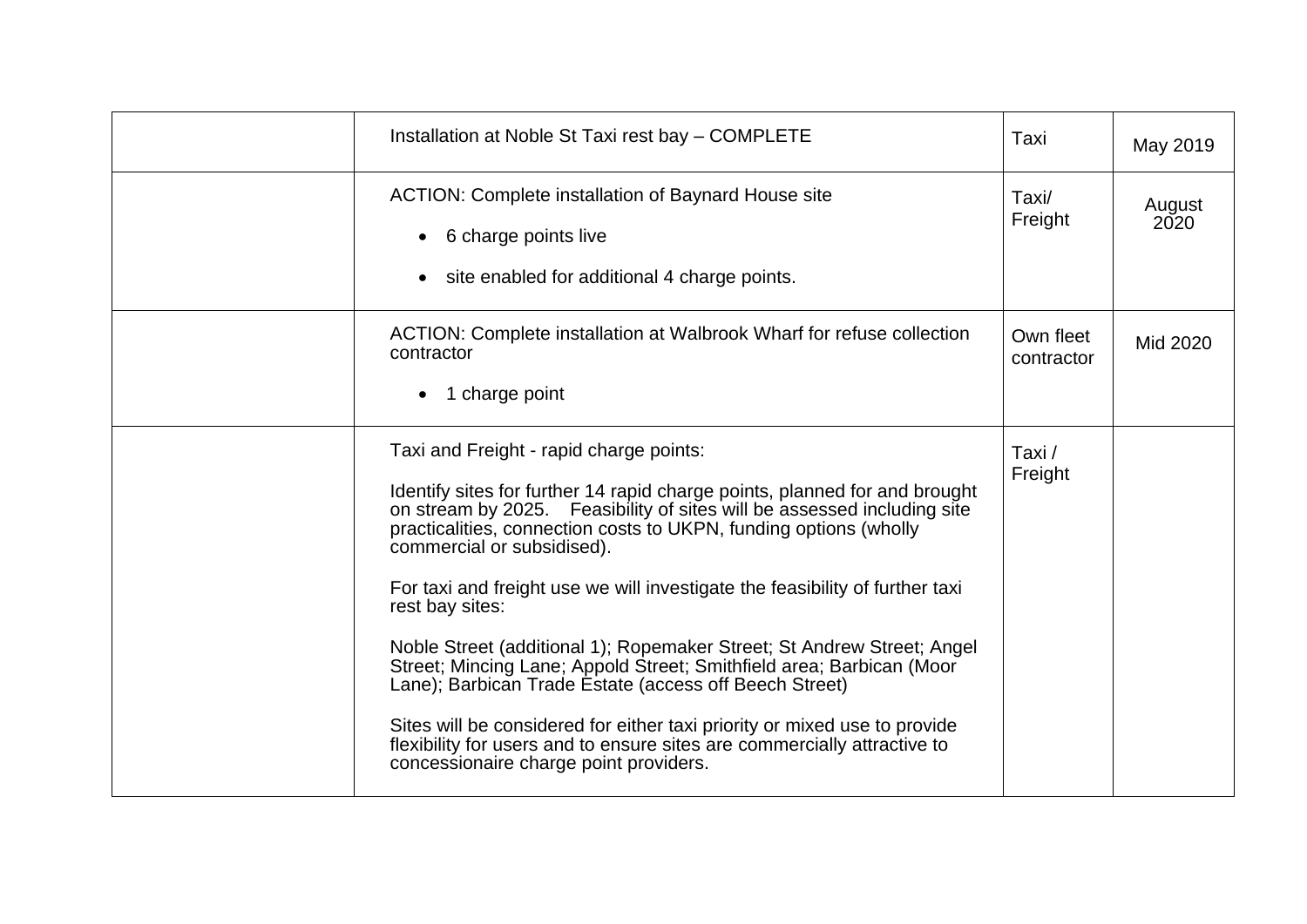| ACTION: investigate and report on site potential and practical feasibility<br>of taxi priority sites; prioritise sites for implementation up to 2025.                                                                                                                                                                                                                                                                                                                                                                                                                                                                                                                                                                                                                                                                                                                                                                                                                                                                                                                                                         | Taxi /<br>Freight | December<br>2020 |
|---------------------------------------------------------------------------------------------------------------------------------------------------------------------------------------------------------------------------------------------------------------------------------------------------------------------------------------------------------------------------------------------------------------------------------------------------------------------------------------------------------------------------------------------------------------------------------------------------------------------------------------------------------------------------------------------------------------------------------------------------------------------------------------------------------------------------------------------------------------------------------------------------------------------------------------------------------------------------------------------------------------------------------------------------------------------------------------------------------------|-------------------|------------------|
| ACTION: prepare for tender and identify funding for enabling works for<br>two taxi priority sites.                                                                                                                                                                                                                                                                                                                                                                                                                                                                                                                                                                                                                                                                                                                                                                                                                                                                                                                                                                                                            | Taxi<br>priority  | December<br>2020 |
| ACTION: prioritise remaining feasible and deliverable taxi priority / and<br>shared use freight sites and prepare for delivery commencing 2021/22.<br>We will consider funding options so that where possible sites can be<br>tendered on fully commercial basis, with provider meeting cost of all<br>enabling works.                                                                                                                                                                                                                                                                                                                                                                                                                                                                                                                                                                                                                                                                                                                                                                                        | Taxi/<br>freight  | December<br>2020 |
| Freight:<br>Rapid (50kW) charge point provision within City of London car parks, 7<br>points recommended for freight use.<br>In developing Last Mile Logistics Hubs proposals, we are reviewing both<br>the existing electrical capacity and what enabling works would be<br>required to provide for charging infrastructure in car parks. Initially, this<br>information will be used to help inform bid responses from freight<br>operators for charging facilities to support their operations, most of which<br>is anticipated to be standard (7kW). We will also use the assessment of<br>network capacity and requirements to establish whether there are<br>opportunities for new publicly available rapid (50kW) charging aimed at<br>freight vehicles. This would be in a public area of the car park.<br>Site assessments will be carried out approximately 12 months before<br>anticipated readiness therefore this is a rolling programme commencing<br>2020 through to 2022. Anticipated operational dates: London Wall Car<br>Park - December 2020; Barbican Trading Estate Access - July 2021; | Freight           | 2020-2022        |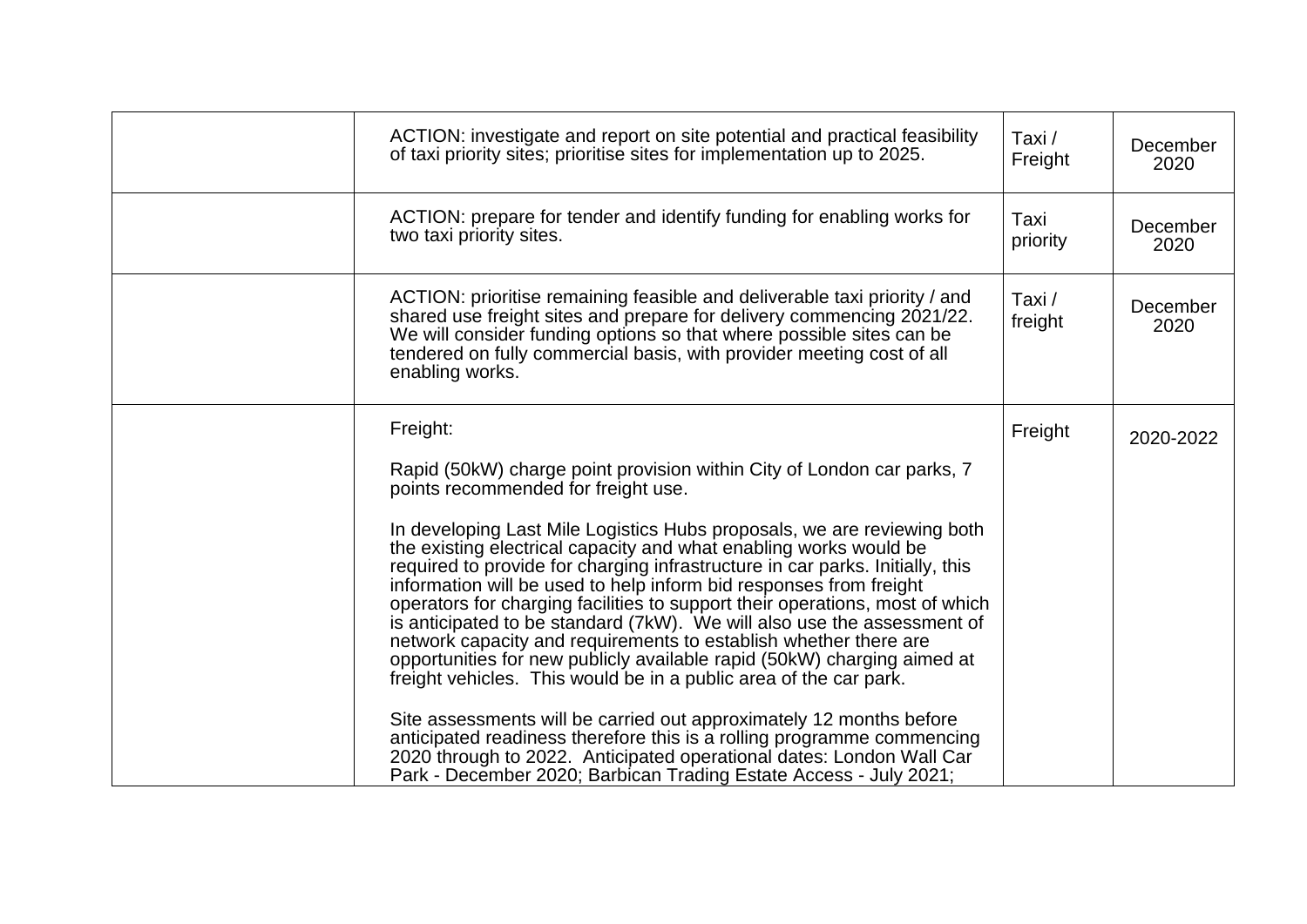| Middlesex Street Estate Car Park - October 2021; Minories Car Park -<br>2022.                                                                                                                                                                                                                                                                                                                                                                                                                                                                                                                                                                                                                                                                                                                |                  |                  |
|----------------------------------------------------------------------------------------------------------------------------------------------------------------------------------------------------------------------------------------------------------------------------------------------------------------------------------------------------------------------------------------------------------------------------------------------------------------------------------------------------------------------------------------------------------------------------------------------------------------------------------------------------------------------------------------------------------------------------------------------------------------------------------------------|------------------|------------------|
| ACTION: Identify and tender publicly accessible rapid (50kW) charge<br>points within underground car parks, subject to site appraisal.                                                                                                                                                                                                                                                                                                                                                                                                                                                                                                                                                                                                                                                       | Freight          | 2020 - 2022      |
| ACTION: Identify shared freight/taxi sites following site appraisal (as<br>noted above) and prepare for delivery 2021/22.                                                                                                                                                                                                                                                                                                                                                                                                                                                                                                                                                                                                                                                                    | Freight/<br>Taxi | December<br>2020 |
| 2. B) Prepare immediate plans for phased installation of 65 x2 point access standard (7kW)<br>chargers, meeting the forecasts under the low scenario.                                                                                                                                                                                                                                                                                                                                                                                                                                                                                                                                                                                                                                        |                  |                  |
| Freight                                                                                                                                                                                                                                                                                                                                                                                                                                                                                                                                                                                                                                                                                                                                                                                      | Freight          |                  |
| Standard (7kW) charge point provision within logistics centres and public<br>car parks.                                                                                                                                                                                                                                                                                                                                                                                                                                                                                                                                                                                                                                                                                                      |                  |                  |
| In developing Last Mile Logistics Hubs proposals, we are reviewing both<br>the existing electrical capacity and necessary enabling works to provide<br>for charging infrastructure. Site assessments at all potential logistics<br>hubs (as listed under 2a) will be carried out approximately 12 months<br>before readiness therefore rolling programme commencing 2020 through<br>to 2022. The forecasts for general freight are that most demand will be<br>for rapid (50kW) chargepoints, however where provided within logistics<br>centres for that operator's exclusive use these are likely to be standard<br>chargers given the nature of the operations and the cost of providing<br>rapid chargers.<br>Further provision for freight is available with the charge points that are |                  |                  |
| publicly accessible in Corporation public car parks, this will be shared<br>use with private car, private hire as noted below.                                                                                                                                                                                                                                                                                                                                                                                                                                                                                                                                                                                                                                                               |                  |                  |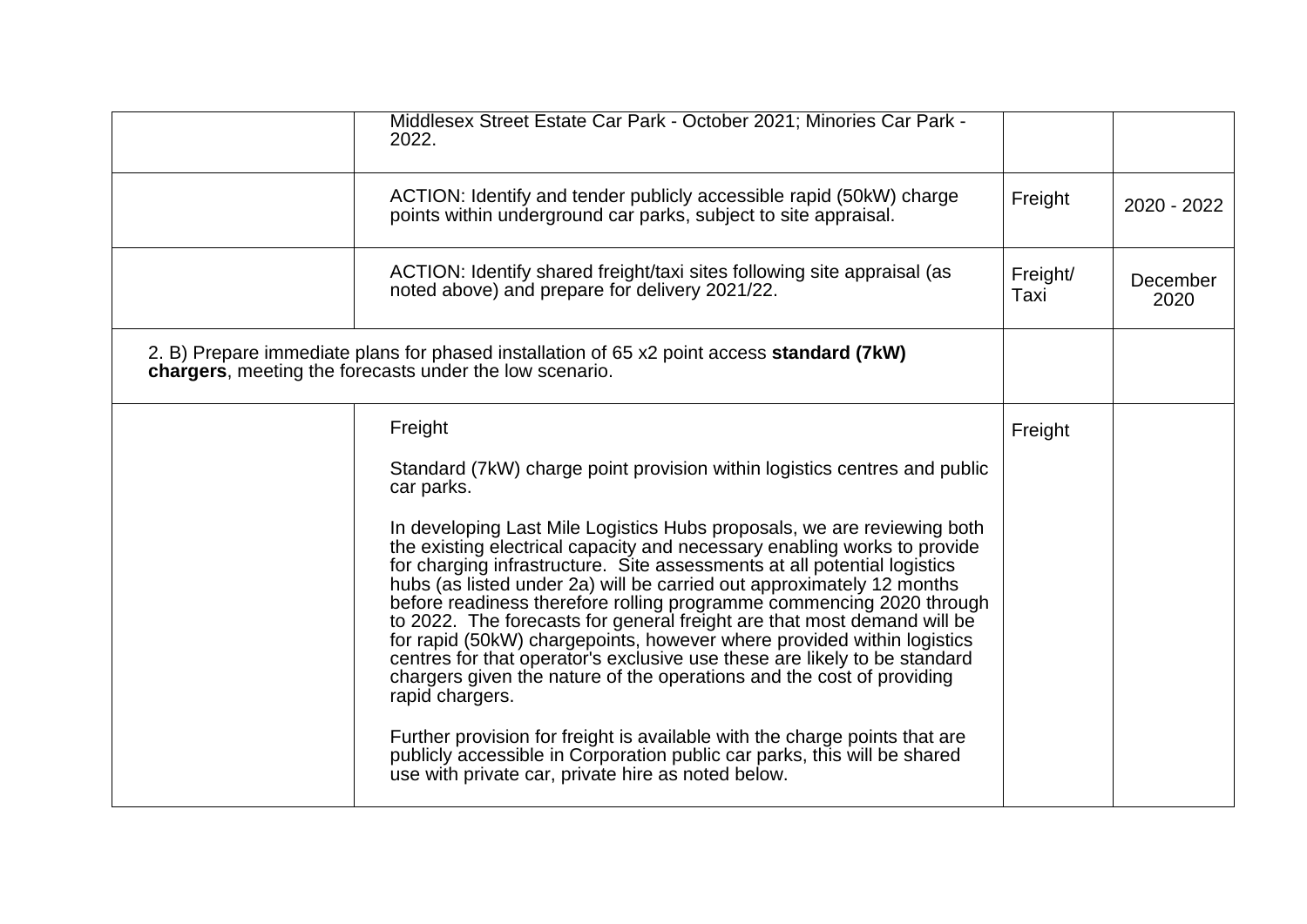| ACTION: Identify capacity and potential for charge points for freight<br>operators (exclusively) within logistics operations and develop with other<br>enabling works to prepare for logistics centres.                                                                                                                                                                                                                                                                                                                                                                                                                                                                                                                                                                                                                                                                                                                                                                                                                                                                                                                                            |                               | 2020 - 2022      |
|----------------------------------------------------------------------------------------------------------------------------------------------------------------------------------------------------------------------------------------------------------------------------------------------------------------------------------------------------------------------------------------------------------------------------------------------------------------------------------------------------------------------------------------------------------------------------------------------------------------------------------------------------------------------------------------------------------------------------------------------------------------------------------------------------------------------------------------------------------------------------------------------------------------------------------------------------------------------------------------------------------------------------------------------------------------------------------------------------------------------------------------------------|-------------------------------|------------------|
| Private Car, Private Hire and Motorcycle - public access car parks.<br>50 standard chargers are required which will meet the requirements of<br>private car users, including residents who use public car parks, freight<br>and private hire. The majority of these will be provided in public car<br>parks for shared use as at present. We will review the use of the current<br>charge points to identify areas of higher or lower demand. It is proposed<br>that the contract to provide standard charge points in public car parks is<br>considered together with private residential car parks as that is likely to<br>be more commercially viable and provide a better offer to all users.<br>Although freight vehicles are less likely to use standard charge points,<br>they are still available as shared use.<br>Motorcycle requirements are for 15 standard charge points up to 2025.<br>Sites will be recommended once the review of parking provision for<br>motorcycles has been completed. This has been surveyed in 2019 along<br>with opinions of users and this will form the basis of recommendations for<br>future provision. | Private<br>car/<br>motorcycle |                  |
| ACTION: Review usage of current charge points.                                                                                                                                                                                                                                                                                                                                                                                                                                                                                                                                                                                                                                                                                                                                                                                                                                                                                                                                                                                                                                                                                                     |                               | May 2020         |
| ACTION: Assess power network capacity at all sites.                                                                                                                                                                                                                                                                                                                                                                                                                                                                                                                                                                                                                                                                                                                                                                                                                                                                                                                                                                                                                                                                                                |                               | <b>July 2020</b> |
| ACTION: Identify recommendations for motorcycle parking provision,<br>following detailed motorcycle parking/user study.                                                                                                                                                                                                                                                                                                                                                                                                                                                                                                                                                                                                                                                                                                                                                                                                                                                                                                                                                                                                                            |                               | <b>July 2020</b> |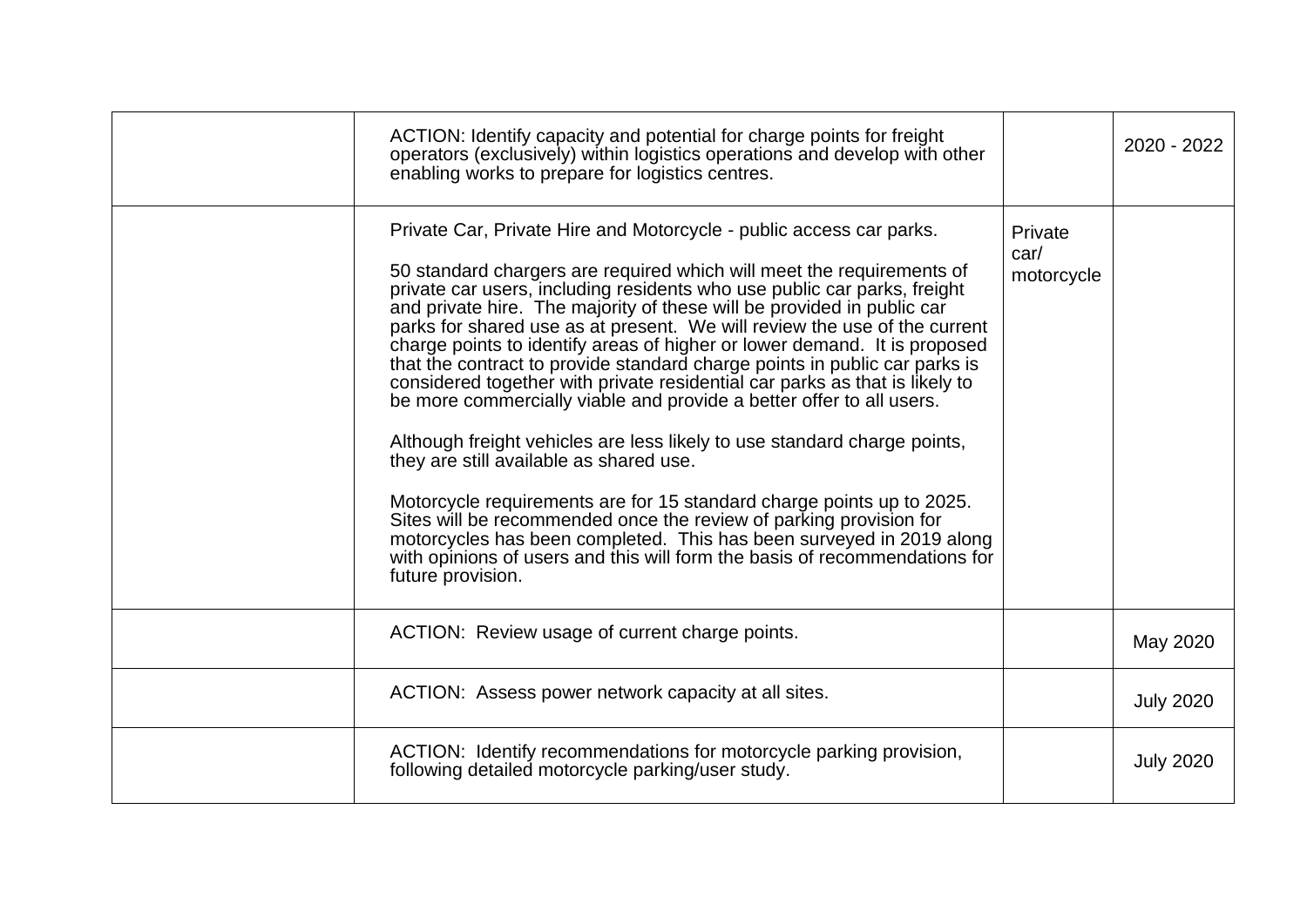| ACTION: Tender for all public car park provision to include motorcycles<br>and consider joint contract for private residential car parks.                                                                                                                                                                                                                                                                                                                                                                                                                                                                                                                                                                            |                               | December<br>2020 |
|----------------------------------------------------------------------------------------------------------------------------------------------------------------------------------------------------------------------------------------------------------------------------------------------------------------------------------------------------------------------------------------------------------------------------------------------------------------------------------------------------------------------------------------------------------------------------------------------------------------------------------------------------------------------------------------------------------------------|-------------------------------|------------------|
| Private Car and Motorcycle - Residential private car parks.<br>There are a limited number of private residential car parks under the<br>Department of Children and Community Services. Although car<br>ownership is relatively low there is still some demand for electric cars and<br>car clubs in the future. It is recommended that the invitation to tender will<br>also include an electric vehicle car club and provision for residents'<br>motorcycles. The option to combine these private car parks, with the<br>Corporations public car parks within one contract for EV infrastructure will<br>be considered as this is likely to be more commercially viable and offer a<br>better service to residents. | Private<br>car/<br>motorcycle |                  |
| ACTION: Survey residents to identify demand for EV charging and car<br>club.                                                                                                                                                                                                                                                                                                                                                                                                                                                                                                                                                                                                                                         |                               | May 2020         |
| ACTION: investigate potential funding options for enabling works to be<br>met by provider to minimise cost to CoL/residents (for residential<br>standard power some providers can also assess the network capacity, as<br>part of the package of works).                                                                                                                                                                                                                                                                                                                                                                                                                                                             |                               | May 2020         |
| ACTION: Assess power network capacity at all sites.                                                                                                                                                                                                                                                                                                                                                                                                                                                                                                                                                                                                                                                                  |                               | <b>July 2020</b> |
| ACTION: Issue invitation to tender for private residential car parks<br>December 2020.                                                                                                                                                                                                                                                                                                                                                                                                                                                                                                                                                                                                                               |                               | December<br>2020 |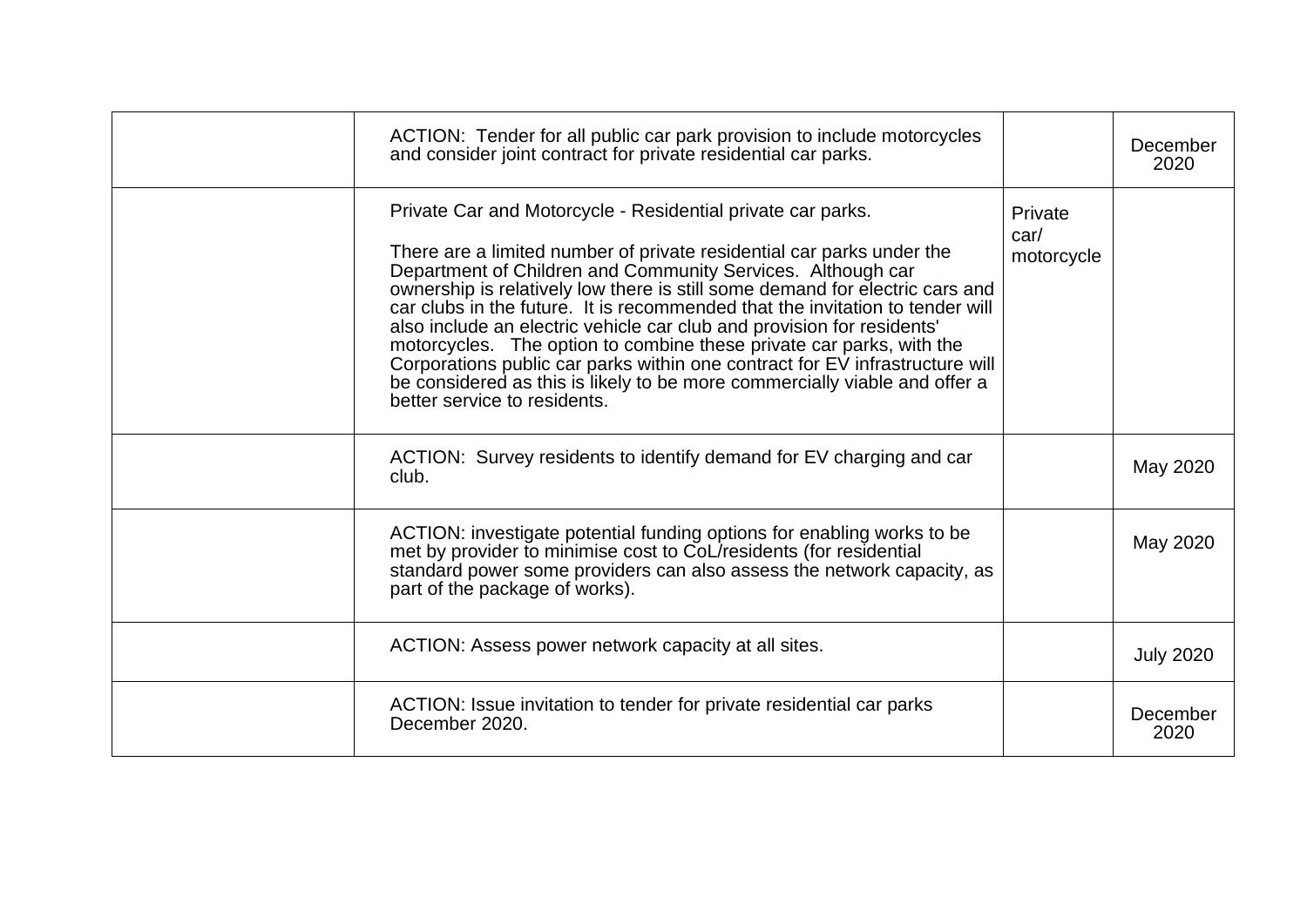| Private car and Motorcycle - Barbican private residents car parks.<br>22 charge points in place since 2018 - exclusively for residents' use. The<br>Barbican already has a number of charge points with subsidised<br>introduction in 2018. As this is a private site there are limits on TfL<br>grants to put any further charge points in place. The Barbican estate<br>office is looking into options to provide more charge points and whether<br>subsidies might be available. It is intended that the Barbican will be<br>included in an EV car club.<br>We are also considering sites on Barbican land or adjacent to that offer<br>public access and may therefore offer additional rapid charge points for<br>residents as this can increase the commercial viability. | Private<br>car/<br>motorcycle |                  |
|---------------------------------------------------------------------------------------------------------------------------------------------------------------------------------------------------------------------------------------------------------------------------------------------------------------------------------------------------------------------------------------------------------------------------------------------------------------------------------------------------------------------------------------------------------------------------------------------------------------------------------------------------------------------------------------------------------------------------------------------------------------------------------|-------------------------------|------------------|
| ACTION: Assess additional sites adjacent to Barbican. Identify funding<br>options if sites are publicly available, followed by recommendation to<br>Barbican Residential Committee.                                                                                                                                                                                                                                                                                                                                                                                                                                                                                                                                                                                             |                               | <b>June 2020</b> |
| ACTION: Issue invitation to tender dependent on recommendation<br>above.                                                                                                                                                                                                                                                                                                                                                                                                                                                                                                                                                                                                                                                                                                        |                               | December<br>2020 |
| 3. Dynamically evaluate the suitability of the low scenario against technological developments and<br>infrastructure plans across Greater London.                                                                                                                                                                                                                                                                                                                                                                                                                                                                                                                                                                                                                               |                               |                  |
| Continue engagement with industry, neighbour boroughs and TfL to<br>ensure recommendations and future provision is in line with technology<br>as it develops, both the charge points and the batteries within vehicles.                                                                                                                                                                                                                                                                                                                                                                                                                                                                                                                                                         |                               |                  |
| ACTION: Update report on changes in technology after 18 months.                                                                                                                                                                                                                                                                                                                                                                                                                                                                                                                                                                                                                                                                                                                 |                               | <b>June 2021</b> |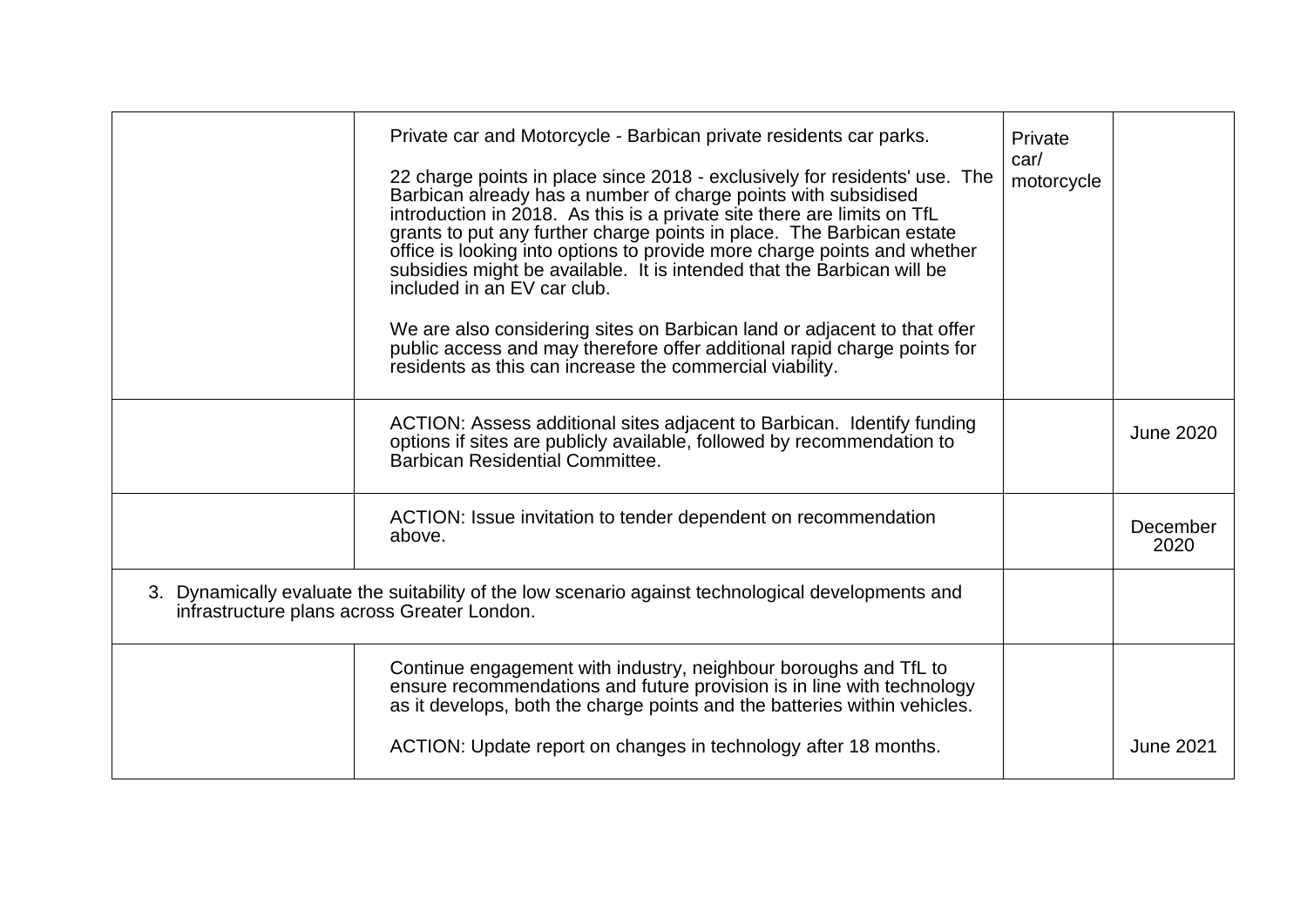| Liaison with neighbour boroughs and TfL. Boroughs have submitted<br>funding requests to TfL (October 2019), when the decision on what is feasible and will be funded through TfL has been made we can engage<br>in more detail with neighbour authorities.<br>ACTION: Map out 5 year plan for neighbour borough provision for rapid<br>and standard charge points.                                  | <b>June 2020</b> |
|-----------------------------------------------------------------------------------------------------------------------------------------------------------------------------------------------------------------------------------------------------------------------------------------------------------------------------------------------------------------------------------------------------|------------------|
| ACTION: Produce update report after 18 months - containing review of<br>provision requirements contained in EST report based on:                                                                                                                                                                                                                                                                    | <b>June 2021</b> |
| Rate of uptake of EVs                                                                                                                                                                                                                                                                                                                                                                               |                  |
| Battery technology and range;                                                                                                                                                                                                                                                                                                                                                                       |                  |
| Charge point technology;                                                                                                                                                                                                                                                                                                                                                                            |                  |
| 4. Prepare contingency plans that will mitigate against the impacts of unmet demand equivalent to the<br>high scenario, and alternative proposals for oversupplied sites.                                                                                                                                                                                                                           |                  |
| Continue to identify further sites for high scenario, working with private<br>sector and industry for EV supply equipment. Consider more flexible<br>provision with private sector and ensure that network capacity issues are<br>understood with UKPN engaged in the discussion. Smarter solutions will<br>be explored, and funding opportunities sought directly through<br>commercial providers. |                  |
| ACTION: Update on innovative and smarter solutions including provision<br>at private sites.                                                                                                                                                                                                                                                                                                         | <b>June 2021</b> |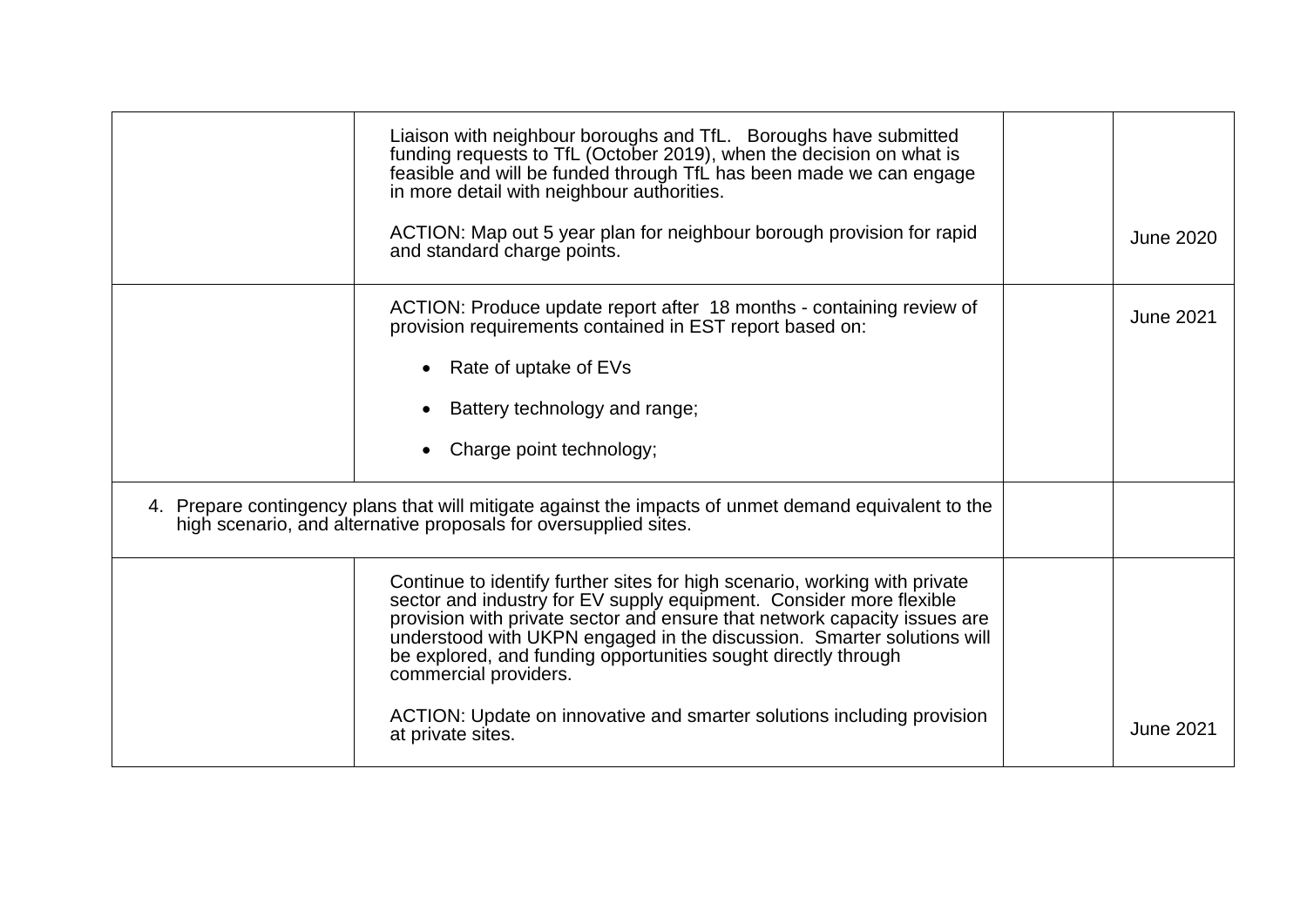| A review of the forecast demand and maintaining an awareness of the<br>market should prevent over provision in the next 5 years. Almost all<br>planned sites will be within car parks therefore if usage is not high in any<br>locations they will easily return to standard parking space. It is not<br>intended to place a high proportion on-street.                                                                                                      |  |                  |
|--------------------------------------------------------------------------------------------------------------------------------------------------------------------------------------------------------------------------------------------------------------------------------------------------------------------------------------------------------------------------------------------------------------------------------------------------------------|--|------------------|
| ACTION: update report on forecast demand                                                                                                                                                                                                                                                                                                                                                                                                                     |  | <b>June 2021</b> |
| There are currently a mix of slow and standard charge points in CoL<br>public car parks. The usage patterns and anticipated demand will be<br>reviewed before re-tendering the contract to aim to provide where<br>demand is highest.                                                                                                                                                                                                                        |  | <b>July 2020</b> |
| 5. Work with neighbouring boroughs to identify collaborative opportunities for strategically placed,<br>scalable and efficient infrastructure solutions on arterial routes.                                                                                                                                                                                                                                                                                  |  |                  |
| Liaison with neighbour boroughs and TfL. In the most recent bidding<br>round London Boroughs have submitted funding requests to TfL<br>(October 2019), when the decision on which sites will be funded through<br>TfL has been made we can engage in more detail with neighbour<br>authorities. Consideration of further hub sites will be included.<br>ACTION: Map out 5 year plan for neighbour borough provision for rapid<br>and standard charge points. |  | <b>June 2020</b> |
| Identify potential joint funding / subsidy solutions by joining with<br>neighbour boroughs.                                                                                                                                                                                                                                                                                                                                                                  |  |                  |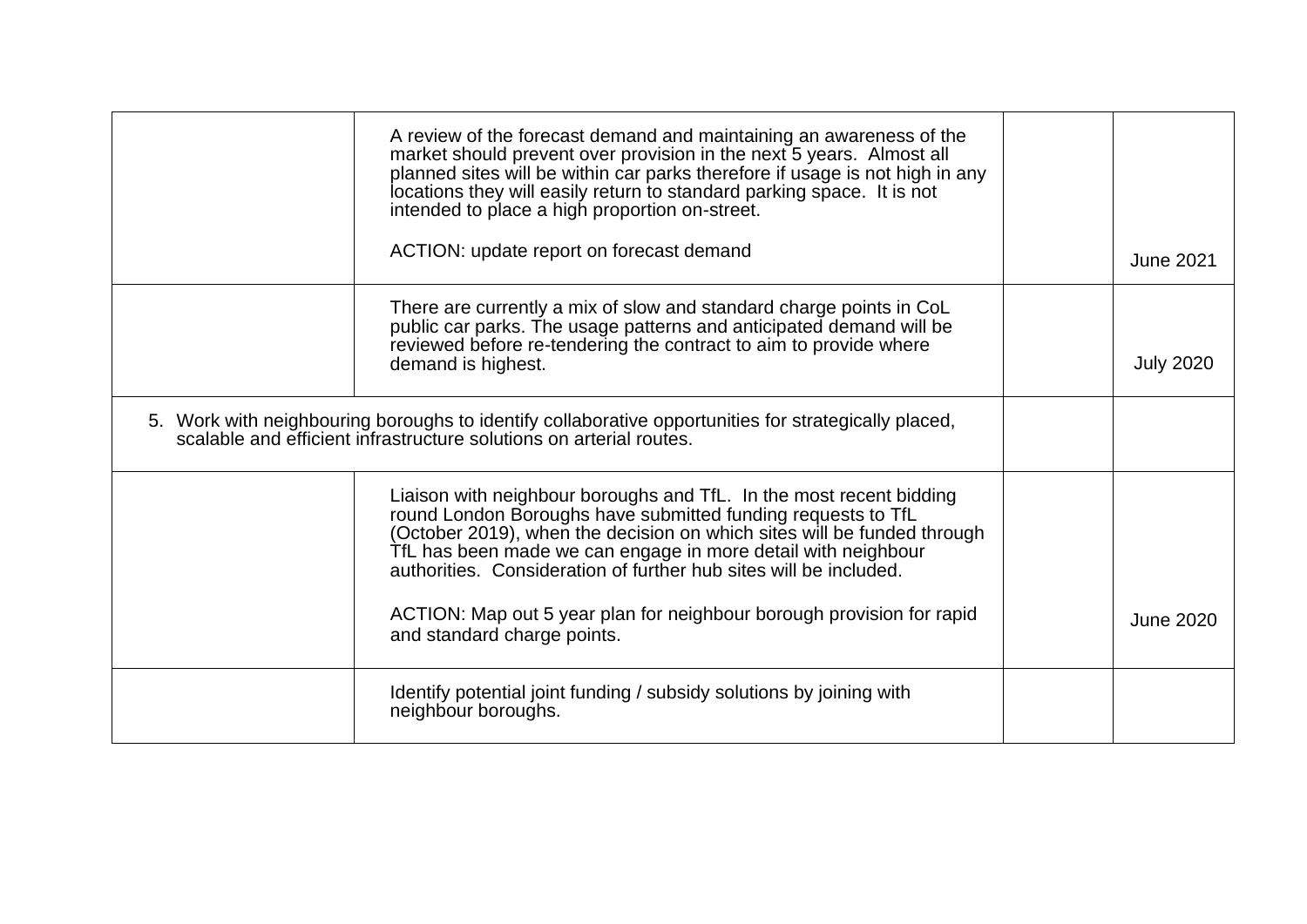|                                                                                                                                                                                                                                                   | ACTION: agree to delegation to allow London Council's to act on behalf<br>of and support London Local Authorities in their activity to provide EV<br>charging infrastructure.                                                                                                                                                                                                                                                                                                                                                                                                                                                                                                                                                                                                                       | <b>March 2020</b> |
|---------------------------------------------------------------------------------------------------------------------------------------------------------------------------------------------------------------------------------------------------|-----------------------------------------------------------------------------------------------------------------------------------------------------------------------------------------------------------------------------------------------------------------------------------------------------------------------------------------------------------------------------------------------------------------------------------------------------------------------------------------------------------------------------------------------------------------------------------------------------------------------------------------------------------------------------------------------------------------------------------------------------------------------------------------------------|-------------------|
| 6. Work with Electric Vehicle Supply Equipment (EVSE) industry and other stakeholders, to ensure<br>that commercial opportunities for market led, or partnership solutions are well publicised and free<br>from unnecessary development barriers. |                                                                                                                                                                                                                                                                                                                                                                                                                                                                                                                                                                                                                                                                                                                                                                                                     |                   |
|                                                                                                                                                                                                                                                   | City officers are engaged through the networks established through the<br>Mayor's EV Infrastructure Task Force. This includes industry providers,<br>all London boroughs, TfL and UK Power Networks.<br>Further liaison and lobbying is organised through London Councils to<br>provide a co-ordinated approach to provision, which the freight industry<br>seeks.<br>Work directly with freight operators is continuing through the established<br>relationship the City has developed with Freight Trade Association and<br>other industry networks. We will work with businesses to identify private<br>sites that may be commercially viable and still meet the overall need.<br>Innovative solutions where appropriate will be considered as both battery<br>and charging technology develops. |                   |
|                                                                                                                                                                                                                                                   | ACTION: Update report after 18 months on innovative solutions and<br>partnership opportunities.                                                                                                                                                                                                                                                                                                                                                                                                                                                                                                                                                                                                                                                                                                     | <b>June 2021</b>  |